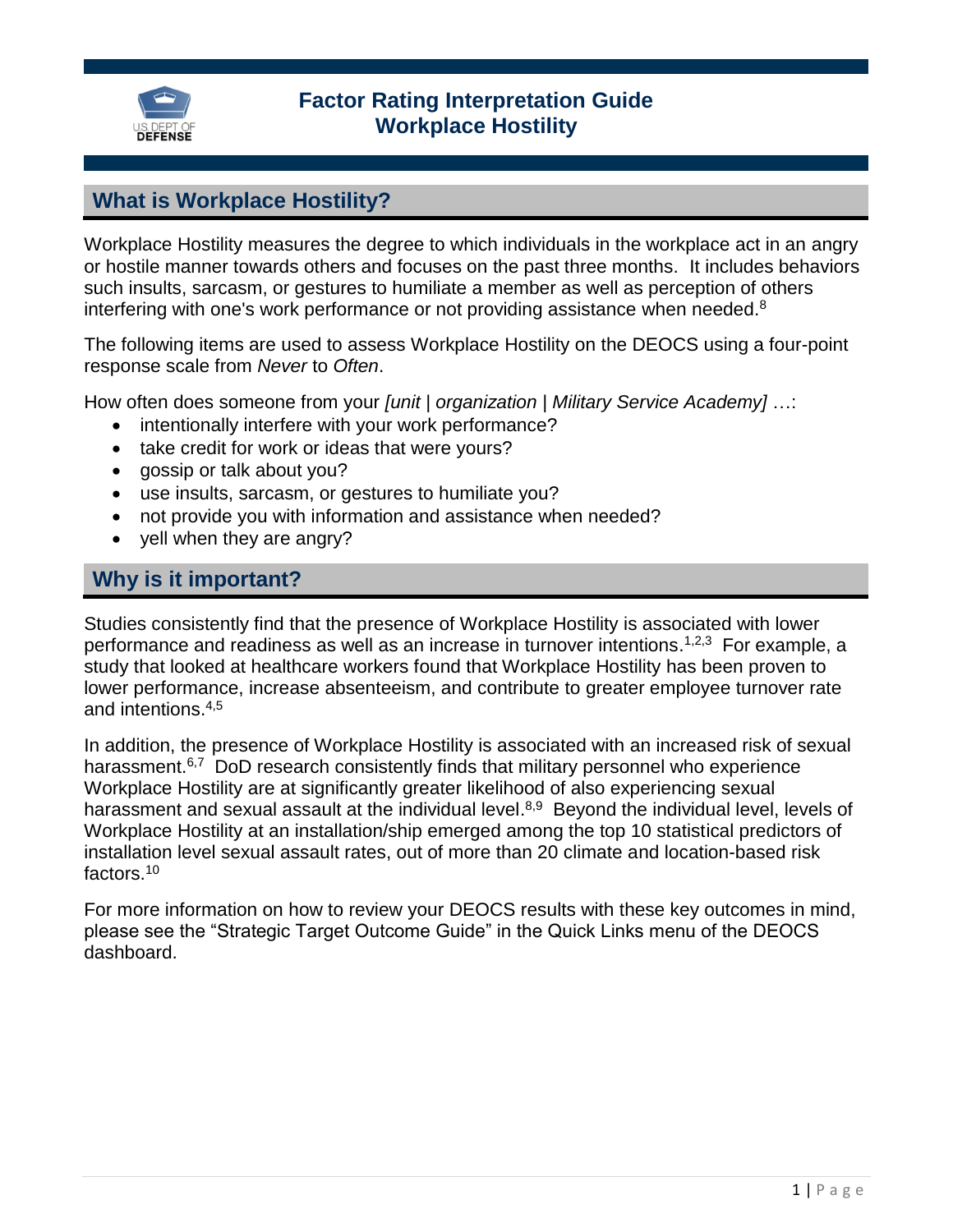# **How do I read my factor ratings?**

The DEOCS dashboard displays results for *Workplace Hostility* in a stacked bar graph showing ratings for **Frequent Workplace Hostility**, **Rare Workplace Hostility**, and **No Workplace Hostility**. Because *Workplace Hostility* is a factor measured by multiple questions, you should interpret results as "X% of responses" (not participants). An example is shown below:

#### **Workplace Hostility**

Workplace Hostility measures the degree to which individuals in the workplace act in an angry or hostile manner towards others and focuses on the past three months. It includes behaviors such insults, sarcasm, or gestures to humiliate a member as well as perception of others interfering with one's work performance or not providing assistance when needed. Organizations with frequent workplace hostility are linked to lower levels of readiness and retention, as well as a higher likelihood of sexual harassment, sexual assault, and racial/ethnic harassment and discrimination.



For all graphs showing risk factor results by demographic categories, only the unfavorable side of the scales will be shown. In the example below, the percentages represent the percentage of responses from each demographic category that indicated frequent workplace hostility.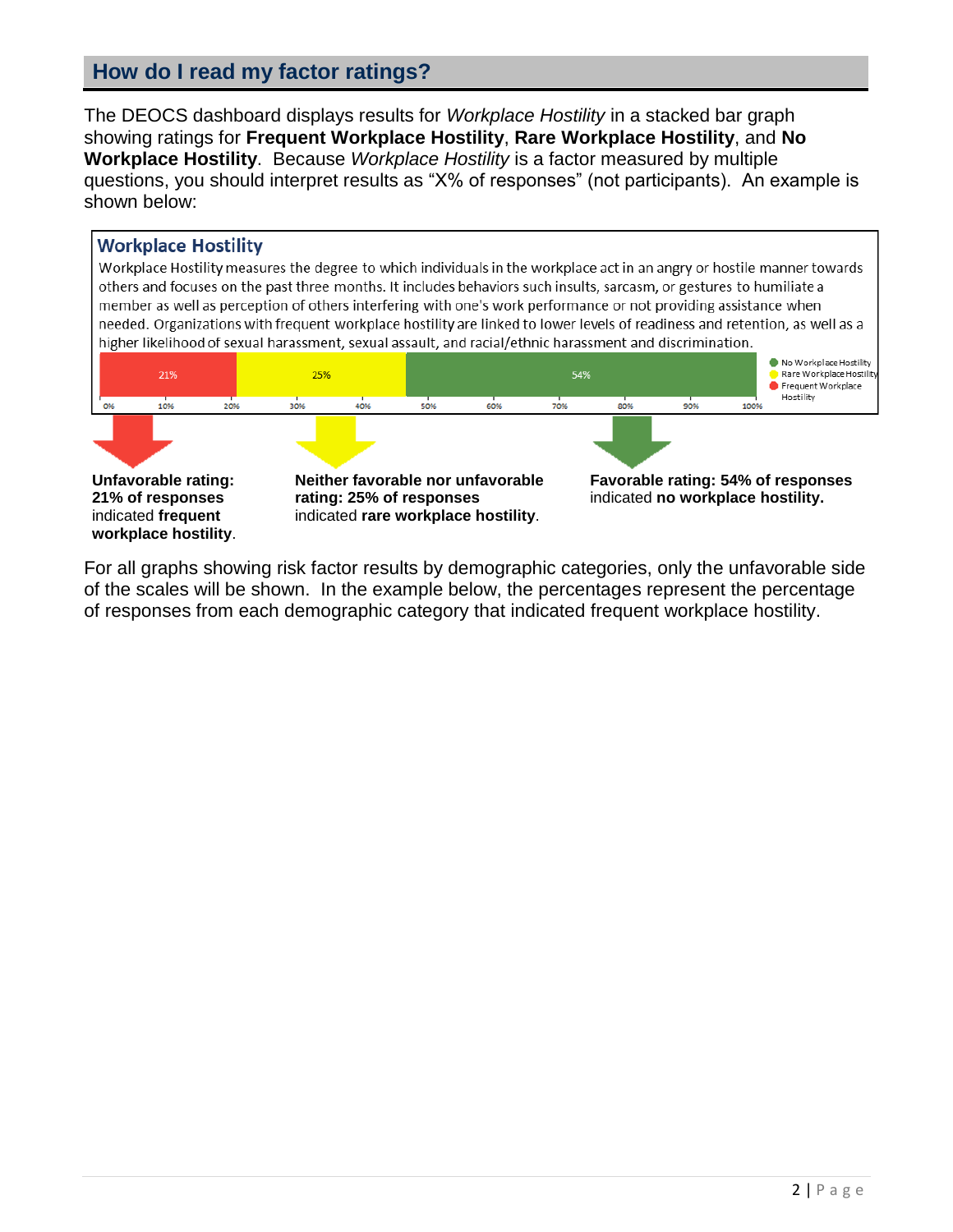

The first bar will always show the overall results and will be the same unfavorable percentage that is shown in the stacked bar graph. The next bars will represent various demographic categories for your organization. These results can help determine whether some groups of people in your organization have particularly high or low perceptions of climate factors. In addition, you may have different categories than in the example above. If your organization did not have any participants from a particular demographic category or had fewer than five participants from a particular category, you would not see those categories in your graph. For more information on how the demographic groups are created, please see the "Data Overview" in the Quick Links menu of the DEOCS dashboard.

In this example:

- 11% of responses from non-Hispanic White participants indicated frequent workplace hostility, while 23% of responses from minority participants indicated frequent workplace hostility;
- 14% of responses from men indicated frequent workplace hostility and 33% of responses from women indicated frequent workplace hostility;
- 24% of responses from junior enlisted participants indicated frequent workplace hostility, while 0% of responses from senior enlisted participants indicated frequent workplace hostility.

You may also see trends over time for your *Workplace Hostility* unfavorable rating if there are previous 5.0 surveys with the same unit identification code (UIC) and the same commander/leader.

When applicable, trends over time are available in the dashboard by clicking on this icon: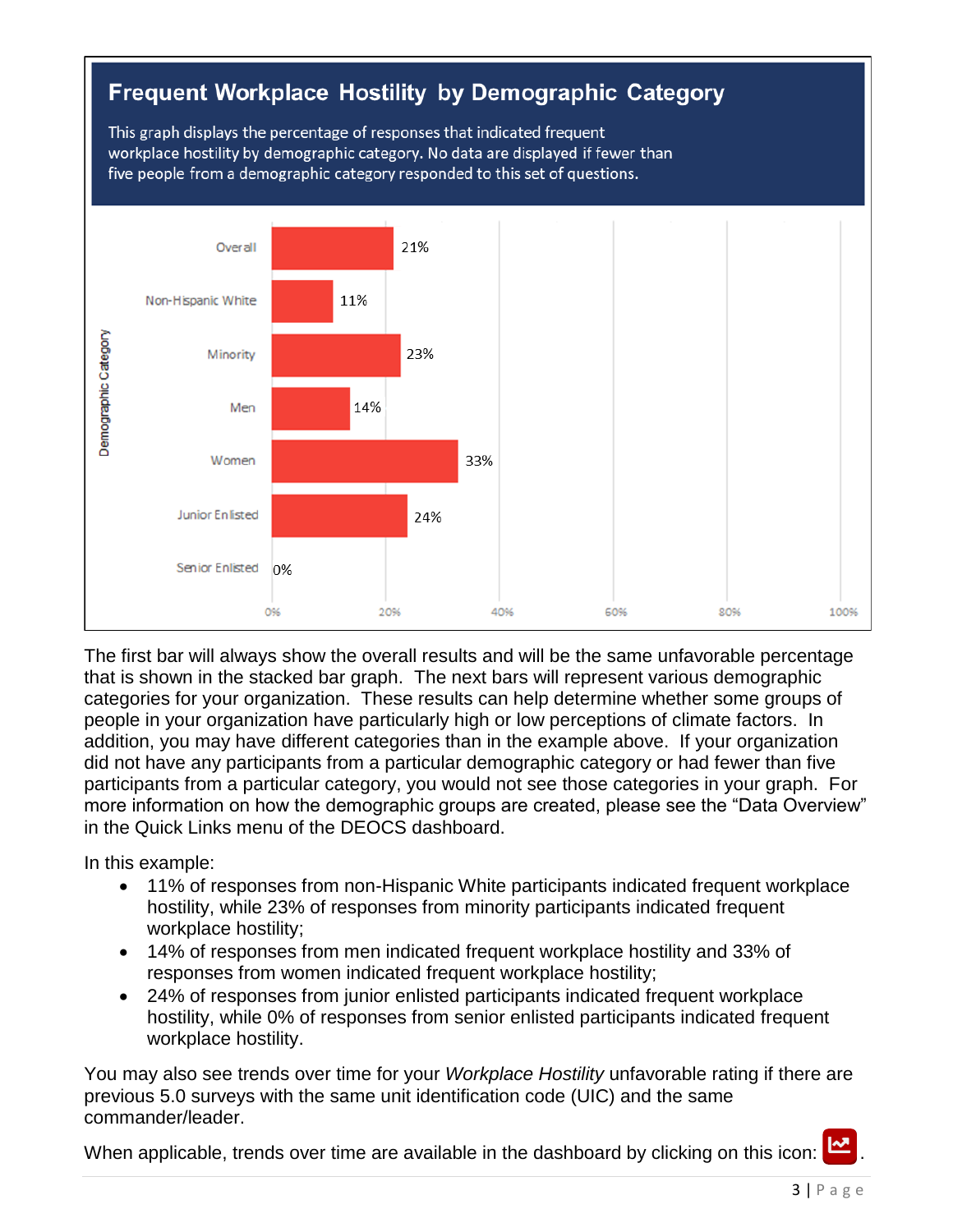They also appear in the PDF reports as a table. Even if your report includes trends over time, the results may not be comparable in certain circumstances. It is important to understand differences in roster size and roster composition at different time points as these items may impact comparability of trend results. Take a close look at the number of participants registered, surveys returned, and the response rate for any surveys for which trends are available to report; use caution when comparing trends over time if there are big differences in these numbers between surveys. Other things, such as deployments or changes in policy, may also make trends less comparable. For more information on factor rating trends, please see the "Data Overview" in the Quick Links menu of the DEOCS dashboard.

Finally, you may see an alert **for your** *Workplace Hostility* ratings. This means that your unit's/organization's unfavorable rating for *Workplace Hostility* is **very high** compared to the other unfavorable ratings for this factor in your Service component. When applicable, this alert icon appears in the dashboard inside the "Risk Factors – Unfavorable Ratings" heading; click on the icon to see if *Workplace Hostility* is listed in the table. The alert icon may also appear in the *Workplace Hostility* section of the PDF reports. To identify whether your *Workplace Hostility* ratings receive an alert, cut-off scores were created by rank-ordering all unfavorable ratings for this factor within a Service component. If your unfavorable rating for *Workplace Hostility* is above your Service component's cut-off score, this icon will appear in your report. There are unique cut-off scores for each factor within each Service component. Because of this, you may notice that some of the factors for which you have an alert have very different ratings. For more information on how these alerts are created, please see the "Data Overview" in the Quick Links menu of the DEOCS dashboard.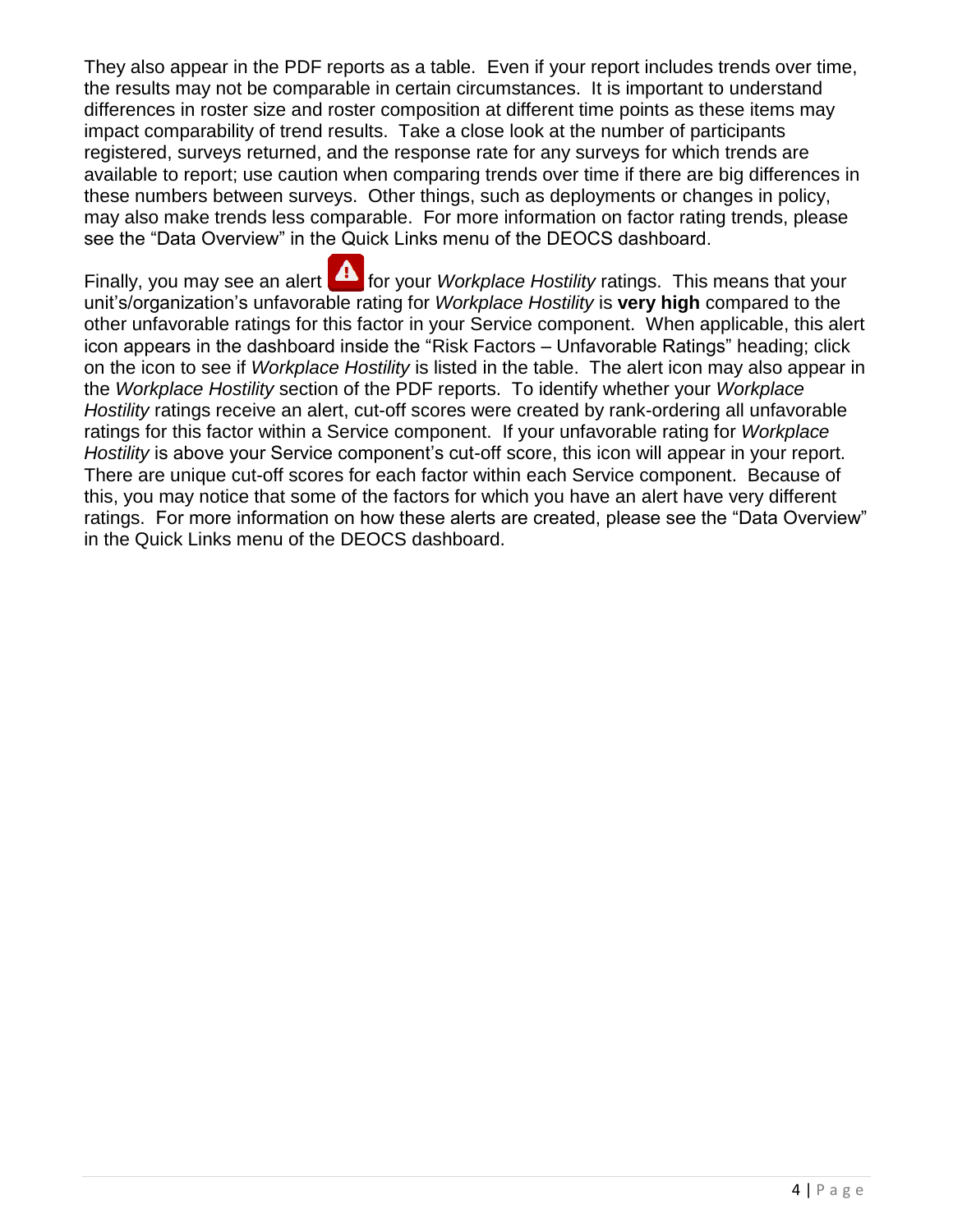# **How are my unit's/organization's ratings created?**

*Workplace Hostility* ratings are created from the responses to six questions on a four-point *Never* to *Often* scale, as shown in the example below.

| <b>Workplace Hostility</b><br><b>Questions</b>                                                                              | <b>Never</b>                            | <b>Rarely</b>                             | <b>Sometimes</b>                                  | <b>Often</b> | <b>Total</b>              |
|-----------------------------------------------------------------------------------------------------------------------------|-----------------------------------------|-------------------------------------------|---------------------------------------------------|--------------|---------------------------|
| How often does someone from<br>your unit or organization<br>intentionally interfere with your<br>work performance?          | 54% (15)                                | $25\%$ (7)                                | $7\%$ (2)                                         | $14\%$ (4)   | 100% (28)                 |
| How often does someone from<br>your unit or organization take<br>credit for work or ideas that<br>were yours?               | 61% (17)                                | $21\%$ (6)                                | $11\%$ (3)                                        | $7\%$ (2)    | 100% (28)                 |
| How often does someone from<br>your unit or organization<br>gossip or talk about you?                                       | 50% (14)                                | 29% (8)                                   | $21\%$ (6)                                        | $0\%$ (0)    | 100% (28)                 |
| How often does someone from<br>your unit or organization use<br>insults, sarcasm, or gestures<br>to humiliate you?          | 86% (24)                                | $7\%$ (2)                                 | $7\%$ (2)                                         | $0\%$ (0)    | 100% (28)                 |
| How often does someone from<br>your unit or organization not<br>provide you with information<br>and assistance when needed? | 37% (10)                                | $22\%$ (6)                                | $19\%$ (5)                                        | $22\%$ (6)   | 100% (27)                 |
| How often does someone from<br>your unit or organization yell<br>when they are angry?                                       | 36% (10)                                | 46% (13)                                  | $18\%$ (5)                                        | $0\%$ (0)    | 100% (28)                 |
|                                                                                                                             | <b>No Workplace</b><br><b>Hostility</b> | <b>Rare Workplace</b><br><b>Hostility</b> | <b>Frequent</b><br><b>Workplace Hostility</b>     |              | Total<br>responses<br>167 |
|                                                                                                                             | $(15+17+14+24+)$<br>$10+10$ ) / $167 =$ | $(7+6+8+2+6+13)$<br>$/167 =$              | $(2+3+6+2+5+5+$<br>$4+2+0+0+6+0$ ) / 167 =<br>21% |              |                           |
|                                                                                                                             | 54%                                     | 25%                                       |                                                   |              |                           |

The table above displays the percentage of responses (and number of responses in parentheses) for each question across the four response options (*Never*, *Rarely*, *Sometimes,* and *Often*). For the first question, 15 participants selected *Never*; this represents 54% of participants that responded to this question  $(15 / 28 = .536$  or 54%).

Note that percentages are calculated out of the total number of participants responding to that question and not the total number of participants taking the survey. Participants can skip questions, so you may notice that total responses to questions vary. In the above example, 28 people responded to the first question so all percentages in this row use 28 as the denominator. Only 27 people responded to the fifth question, so all percentages in this row use 27 as the denominator. In addition, factor ratings may not always add to 100% due to rounding.

- The **unfavorable** rating, named **Frequent Workplace Hostility**, is a combination of all responses of *Sometimes* and *Often* from the six questions.
	- o For this example, two people selected *Sometimes* to the first question and four people selected *Often*. In addition, three people selected *Sometimes* to the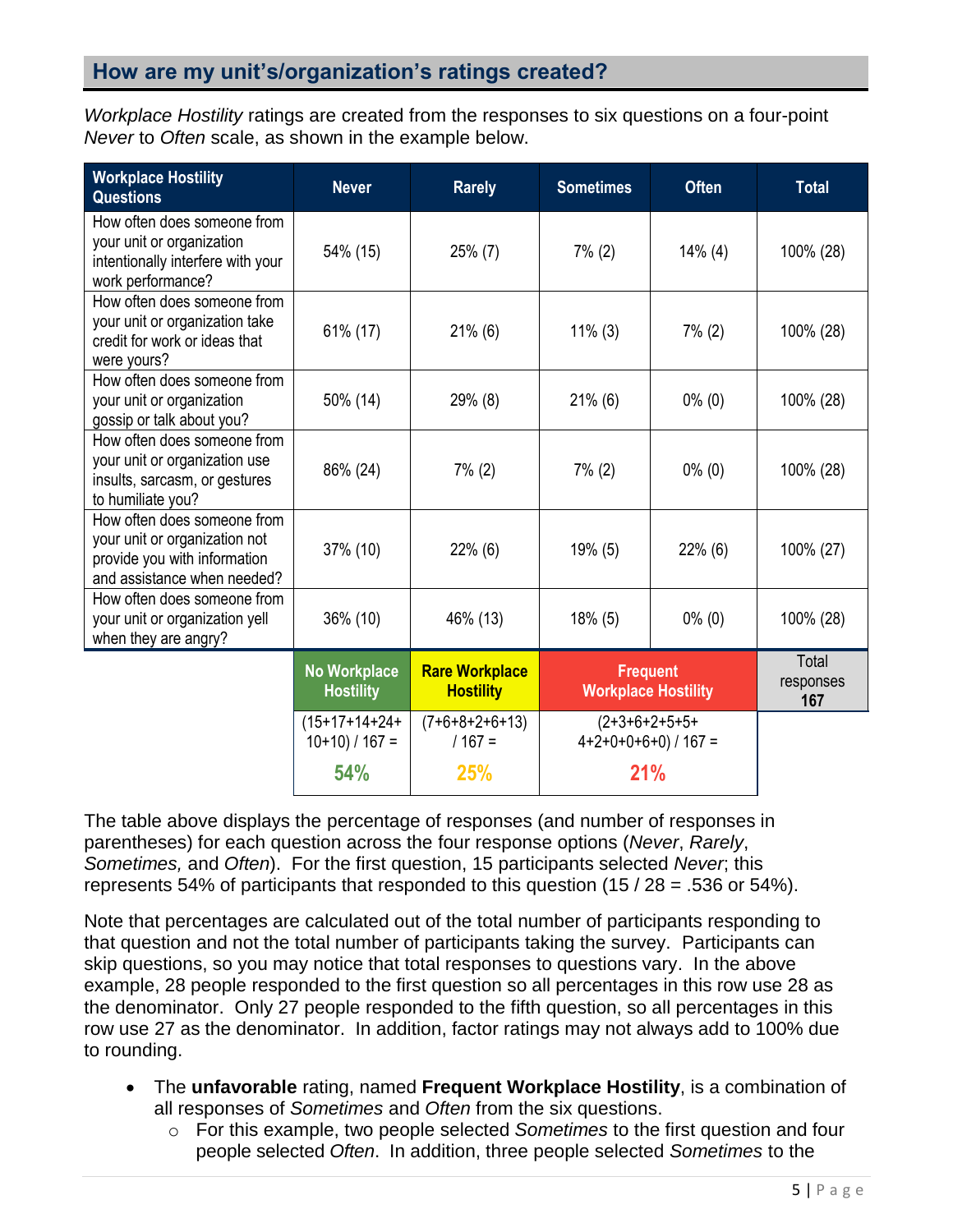second question and two people selected *Often*, six people selected *Sometimes* to the third question and no one selected *Often*, and so on. A total of 35 responses were unfavorable to these six questions  $(2+3+6+2+5+5+4+2+0+0+6+0=35)$ .

- o To produce an overall score for **Frequent Workplace Hostility** representing unfavorable responses to these six questions, the total number of responses (35) is divided by the total number of people who responded to all of the *Workplace Hostility* questions. 28 people responded to the first question, 28 to the second, and so on for a total of 167 responses to all the questions. **This produces a Frequent Workplace Hostility of 21% (35 / 167 = .2096).**
- To create the **Rare Workplace Hostility** rating, the same process above is followed, except the score is created from only one response option. The *Rarely* responses are added from all questions.
	- o For this example, there are 42 *Rarely* responses across the six questions  $(7+6+8+2+6+13 = 42)$ . This total is divided by the total number of responses to all of the questions (42 / 167 = .2515). **This rounds to a Rare Workplace Hostility rating of 25%.**
- To create the **favorable** rating, named **No Workplace Hostility**, the *Never* responses are added from all questions.
	- $\circ$  For this example, that is 15+17+14+24+10+10 = 90 total responses. This total is divided by the total number of responses to all of the questions (90 / 167 = .5389). **This rounds to a No Workplace Hostility rating of 54%.**

# **How do I know if my factor ratings are good or bad?**

The DEOCS team is working on a data-driven approach that will help you understand what a rating means for an organization's likelihood of positive or negative outcomes. In the meantime, we recommend using the following strategies to help put your *Workplace Hostility* ratings into context and understand whether actions should be taken to address low favorable ratings:

- 1. If applicable, review the information in the alert icon **4** to see if your *Workplace Hostility* ratings are called out. This icon would appear in the dashboard and in the PDF reports if your unit's/organization's unfavorable rating for *Workplace Hostility* is very high compared to others in your same Service component. You should consider taking action to lower this rating.
- 2. Look at the Item Summary table on the *Workplace Hostility* details page to understand which questions may be driving your unfavorable rating. This factor is created from six questions, so compare the percentage of participants who selected negative responses to each question. If there are questions that have a higher percentage of participants who selected negative responses, these are the questions driving a higher unfavorable rating and could help you pinpoint more specific actions to decrease your unfavorable rating for *Workplace Hostility*.
- 3. Examine the bar graph showing the overall unfavorable rating for *Workplace Hostility* and the unfavorable ratings by various demographic groups. Look at each group's rating in relation to the overall unit/organization rating. If any groups have particularly high unfavorable ratings for *Workplace Hostility*, this could help you plan actions to decrease your unfavorable rating within areas of your organization.